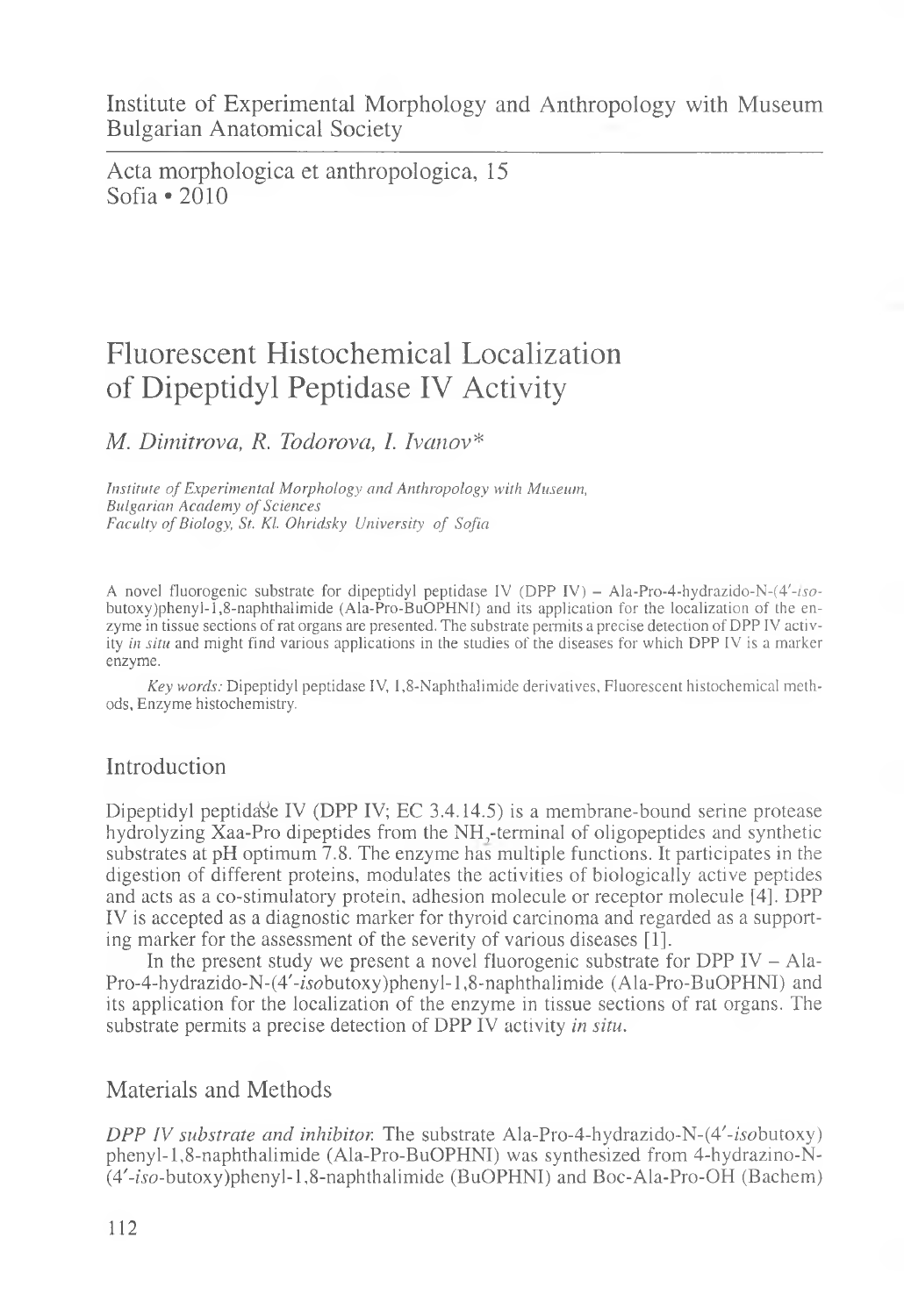after TBTU-method in dimethylformamide with diisopropylethylamine as HCl-acceptor, isolated customarily and Boc-protection cleaved by HC1 /dioxane [3]. DPP IV inhibitor N-(H-Phe-Pro-)-0-(4-nitrobenzoyl)hydroxylamine hydrochloride (Phe-Pro-NHONb) was synthesized according to Demuth [2].

*Animals, tissue treatment and incubation media.* Mature Wistar rats of both sexes were decapitated, peaces of different organs were extracted and frozen in liquid nitrogen. Sections (10  $\mu$ m) were cut on cryocut Reichert-Jung (FRG) at  $-25$  °C, air-dried and covered by celloidin  $(1\%$  celloidin in ethanol: chloroform: aceton 3:3:4) for a minute at room temperature. The sections were incubated in 0.1 M phosphate buffer (pH 7.8) containing 0.5 mM substrate (Ala-Pro-BuOPHNI) and 2.5 mM 2,3,4-tri-methoxy benzaldehyde (TMBA) for 30-90 min at 37 °C. then fixed in 4 % neutral formalin, stained with hematoxyline and embedded in glycerol/jelly.

*Inhibitor controls.* Sections, incubated in 0.5 mM inhibitor Phe-Pro-NHONb in phosphate buffer, pH 7.8 for 45 min at room temperature were transferred to a full substrate medium, supplied with 0.5 mM inhibitor for an hour at 37°C and then treated as above.

All the preparations were studied under light and fluorescent microscopes and photographed on Konica 200 ASA colourful films.

### Results and Discussion

DPP IV substrate, developed by us (Ala-Pro-BuOPHNI) was used according to the principle in Scheme 1. The enzyme hydrolysis releases the fluorochrome BuOPHNI, which reacts immediately with the aromatic aldehyde TMBA to form an insoluble fluorescing hydrazone. The last compound precipitates on the sites of the enzyme activity and marks them by a bright red fluorescence. The substrate proposed here represents a modification of the already reported by us fluorogenic DPP IV substrate Gly-Pro-4 hydrazido-N-hexyl-l,8-naphthalimide (Gly-Pro-HHNI) [3]. Introduction of the second aromatic ring in the substrate molecule (see Scheme 1) provides a substantial decrease of the solubility of the primary reaction product (BuOPHNI is more insoluble than HHNI), which allows an increased precision of the enzyme localization. On the other hand, the elongated conjugated system provides a very bright fluorescence and the possibility to use different aromatic aldehydes as visualization agents. The histochemical method, presented here allowed us to achieve precise detection of the enzyme activity in all its known locations in tissue sections of rat organs at the lack of background noise in a short incubation time (Fig. 2). The specificity of the reaction was proved by the use of the irreversible DPP IV inhibitor Phe-Pro-NHONb. This inhibitor abolished almost fully the enzyme activity. Residual activity was observed only in the brush-borders of the small intestinal entherocytes, signified by isolated fluorescent granules (Fig.  $2 - A1$ , B1).

Many proteases are now regarded as possible markers for the onset and progression of various malignant, immune, neurodegenerative and other diseases. Thus, development of fluorogenic substrates for the *in situ* analysis of proteolytic enzymes is considered an important tool for the study of those enzymes in normal and pathologically altered tissues. In this respect, our novel fluorogenic DPP IV substrate can find a variety of applications in diagnosis, response to therapy and prognosis of the diseases for which DPP IV is a marker enzyme.

*Acknowledgments.* This work was supported by the Bulgarian Ministry of Education and Science, National Science Fund, Grand Nr 1527/05. The authors thank Lillya Georgieva for the technical assistance.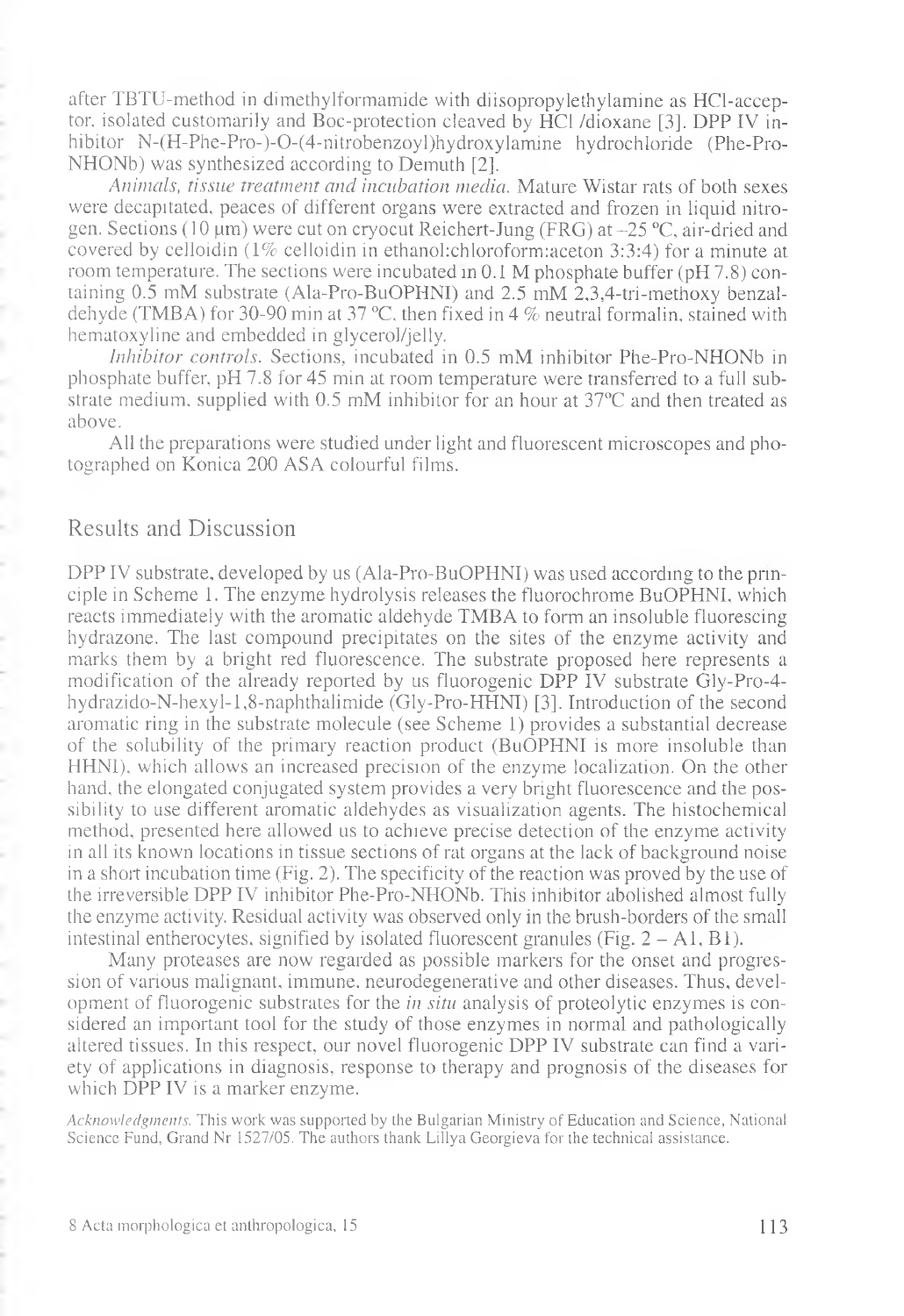

 $\sim$   $\sim$ 

Fig. 1. Principle of the visualization of DPP IV activity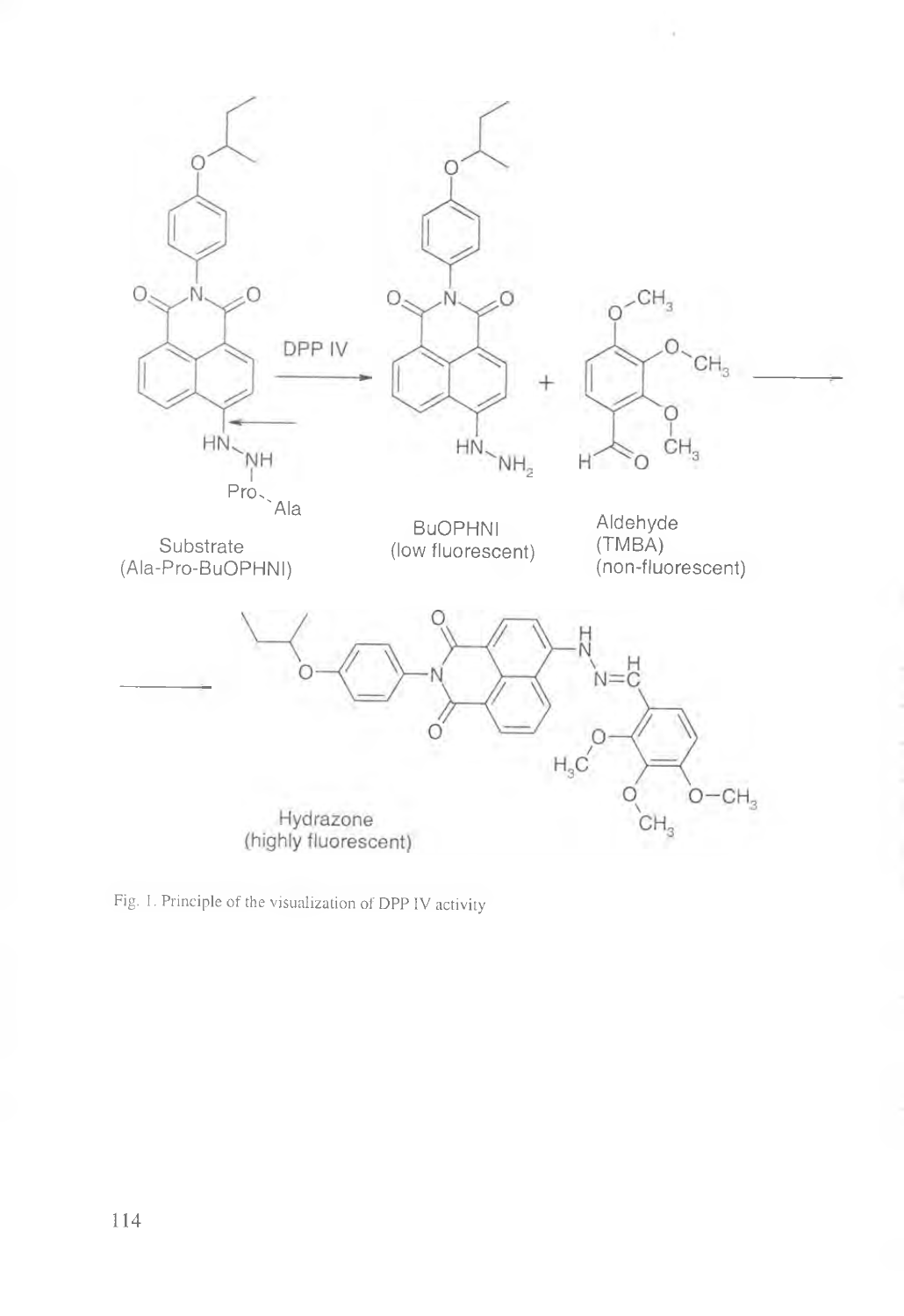

Fig. 2. DPP IV activity by the substrate Ala-Pro-BuOPHNI and TMBA in: A, B - rat intestine: reaction in the brush borders of the enterocytes,  $\times$  400; A1, B1 – inhibitor experiment in rat small intestine: a considerably decreased amount of the fluorescent reaction product in the brush border area of enterocytes (arrows),  $\times$ 400; C, D - epididymis: epithelial cells of the channels are filled with the fluorescent deposits, x 400; E, F kidney cortex: DPP IV reaction in the apical pole of the epithelial cells of convoluted tubules,  $\times$  400; G, H rat spleen: DPP IV reaction in the red pulp veins and sinusoids; no reaction in white pulp (WP),  $\times$  160. A, A1, C, E, G – light microscopy; B, B1, D, F, H – fluorescent microscopy